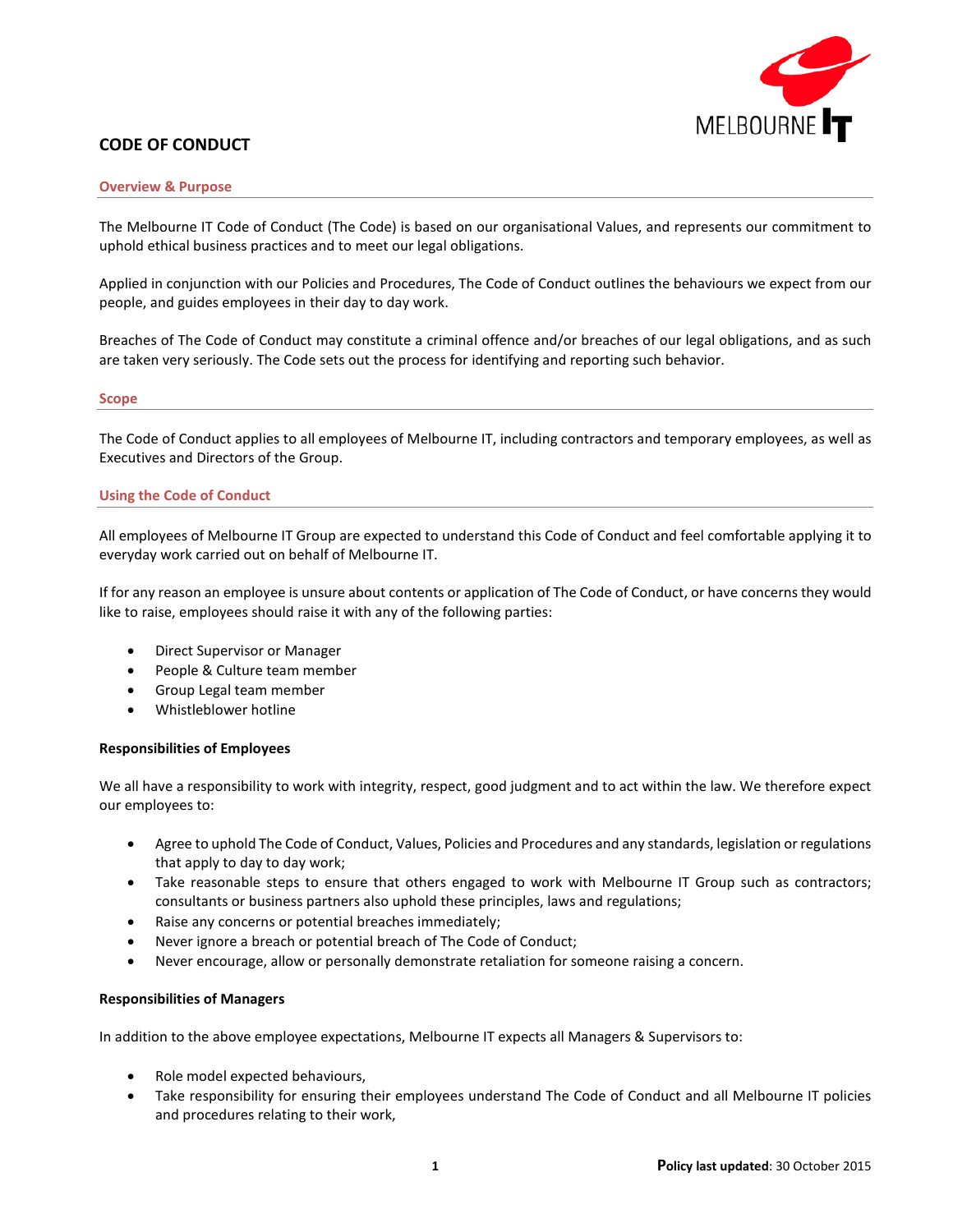- Address any employee behaviour that is not aligned with The Code of Conduct,
- Encourage and reward employees for demonstrating our Values,
- Embed The Code into all business processes in their area of responsibility,
- Ensure that employees feel supported and comfortable to raise concerns without fearing retaliation,
- Never ignore or dismiss a concern raised.

# **Our Values**

# **Our Values**

Our Values are aligned with our strategy and desired organisational culture, integral to our way of working and success in our chosen markets. Our Values are articulated as follows:

Be Aspirational – *aim high for our customers and ourselves* Be Customer Obsessed – *put our customers first* Take Ownership – *be personally accountable and resourceful* Work Together – *communicate constructively and collaborate with others* Focus on Innovation – *try new things and learn from mistakes*

Our Values reflect the behaviours that we expect Managers and Employees to uphold in their day to day work. In relation to complying with The Code of Conduct, examples of behaviours that demonstrate the Values include:

- Conducting oneself professionally with others, including peers, management and other departments;
- Treating others with respect, courtesy and communicating appropriately (such as choosing appropriate communication channels, refraining from aggressive communication or refusing to communicate with others, for example);
- In fulfilling duties, to act with accountability to customers, suppliers, peers, managers and team workers, and ensure integrity is upheld with delivering on commitments, including following appropriate processes and procedures;
- To not act in a way that is dangerous or is inappropriately risky in relation to systems, processes, customers or clients;
- Being reasonable, professional and applying common sense.

# **Code of Conduct Requirements**

# **General Expectations**

The Code sets out that our people comply with all laws and regulatory authorities. From a practical point of view, this includes the following expectations:

- Abiding by the Melbourne IT values and comply with all applicable policies and procedures;
- Upholding the principles of equal opportunity and embrace the diversity in our business;
- Conducting work in a safe, responsible and effective manner;
- Avoiding any form of discrimination, bullying, harassment or other inappropriate workplace behaviour, and take action to prevent or stop these behaviours if demonstrated by others;
- Complying with the law and any regulatory authorities;
- Respecting and maintaining the confidentiality of all customer, colleague or other individuals' information;
- Perform duties to the best of the employees abilities, taking into account skills, experience and qualifications;
- Attending work in a fit and well state, including not under the influence of drugs and alcohol;
- Ensuring personal matters, personal business, financial and other outside interests do not conflict with, or appear to conflict with the Company or individual roles/duties;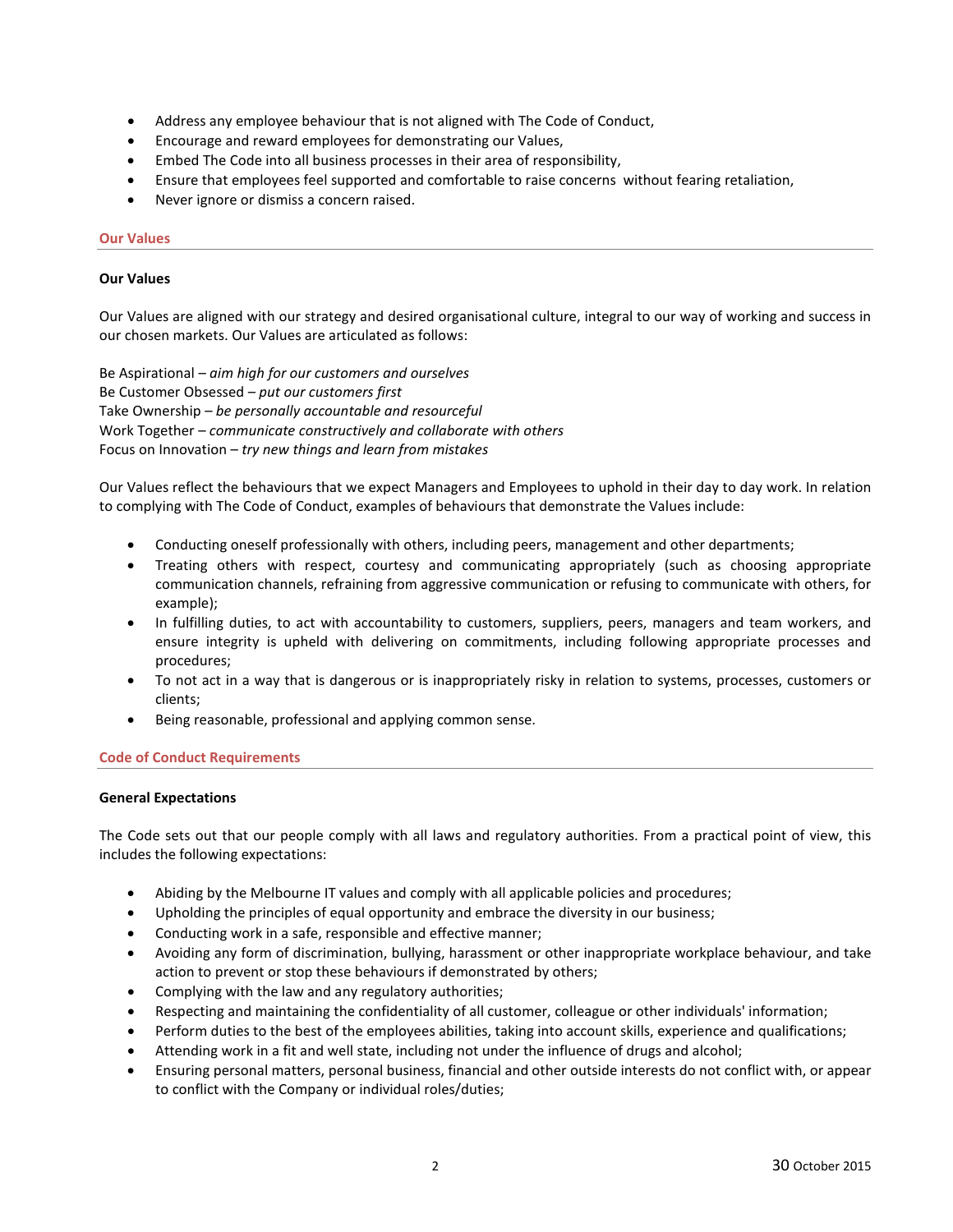- Not accepting gifts, prizes or hospitality that compromise an employee, a team, or the business (see "Gifts and Hospitality" section below for further details);
- Responsibly managing any company assets entrusted to the employee and when spending Melbourne IT funds, ensuring the transaction is properly documented and that we receive appropriate value in return;
- Reporting unethical, illegal or improper behaviour, including breaches of The Code, using the guidelines below.

# **Declaration of Gifts and Hospitality**

Employees must not accept for personal use, or for the use of others, any gift, favour, loan, or any other thing of monetary value that might influence, or appear to influence, judgment or conduct in day to day work.

Employees may accept occasional/annual unsolicited courtesy gifts or favours (such as business lunches, tickets to sporting events or cultural events, gift baskets, flowers, etc.) so long as the gifts or favours have a market value under \$200, are customary in the industry, and do not influence or appear to influence the judgment or conduct of the employee. Employees must report any gifts or favours offered or given to their manager and specifically, for gifts above \$200 employees must obtain the written approval of their manager before accepting the gift or favour and it must be noted on our register for Gifts and Favours via the Legal team [\(legal@melbourneit.com.au\)](mailto:legal@melbourneit.com.au).

# **Declaration of Conflicts of Interest**

A conflict of interest arises when an employee's personal interests, relationships or activities (or activities of an employee's immediate family or person with whom they have a close relationship) interfere or conflict with the employee's loyalty and duties to the Company or impact the employee's objectivity in making business decisions. Examples of conflicts of interest include a friend or family member working for a supplier, customer or competitor.

Conflicts of interest must be reported to the legal team. This is a mechanism to protect employees from situations where their personal circumstances and interests could influence their decisions, or be perceived to have done so.

# **Raising a Business Conduct Concern**

Our workplace needs to encompass a safe environment, where our people feel secure and supported about reporting incidences of wrongdoing or concern. Our people will not to be exposed to reprisal, harassment, discrimination, victimization or future career bias, or any form of retaliation a result of raising a genuine concern as prohibited by The Code.

We expect all employees and managers to report concerns and potential breaches of The Code. Ignoring or failing to report issues in a timely manner (or at all) that have been made apparent is in itself a breach of The Code.

# **How to raise a concern?**

- 1. Raise the matter with your line manager and/or the People & Culture team. **OR**
- 2. If you believe this matter requires a higher escalation, you can report the issue to the General Manager Legal or to our Company Secretary. Alternatively, a Whistleblower hotline is available on **03 8624 2318** or whistleblower.hotline@melbourneit.com.au. Reports to the Whistleblower hotline are accessible only by Group Risk & Audit team, Company Secretary & CEO and can be made anonymously. **OR**
- 3. If you don't feel comfortable reporting this to the General Manager Legal or Company Secretary, you can escalate this to one of the Executives or our CEO.

**OR**

4. If this matter is of such a sensitive nature and may concern an Executive, you can report it to the Chairman of our Board.